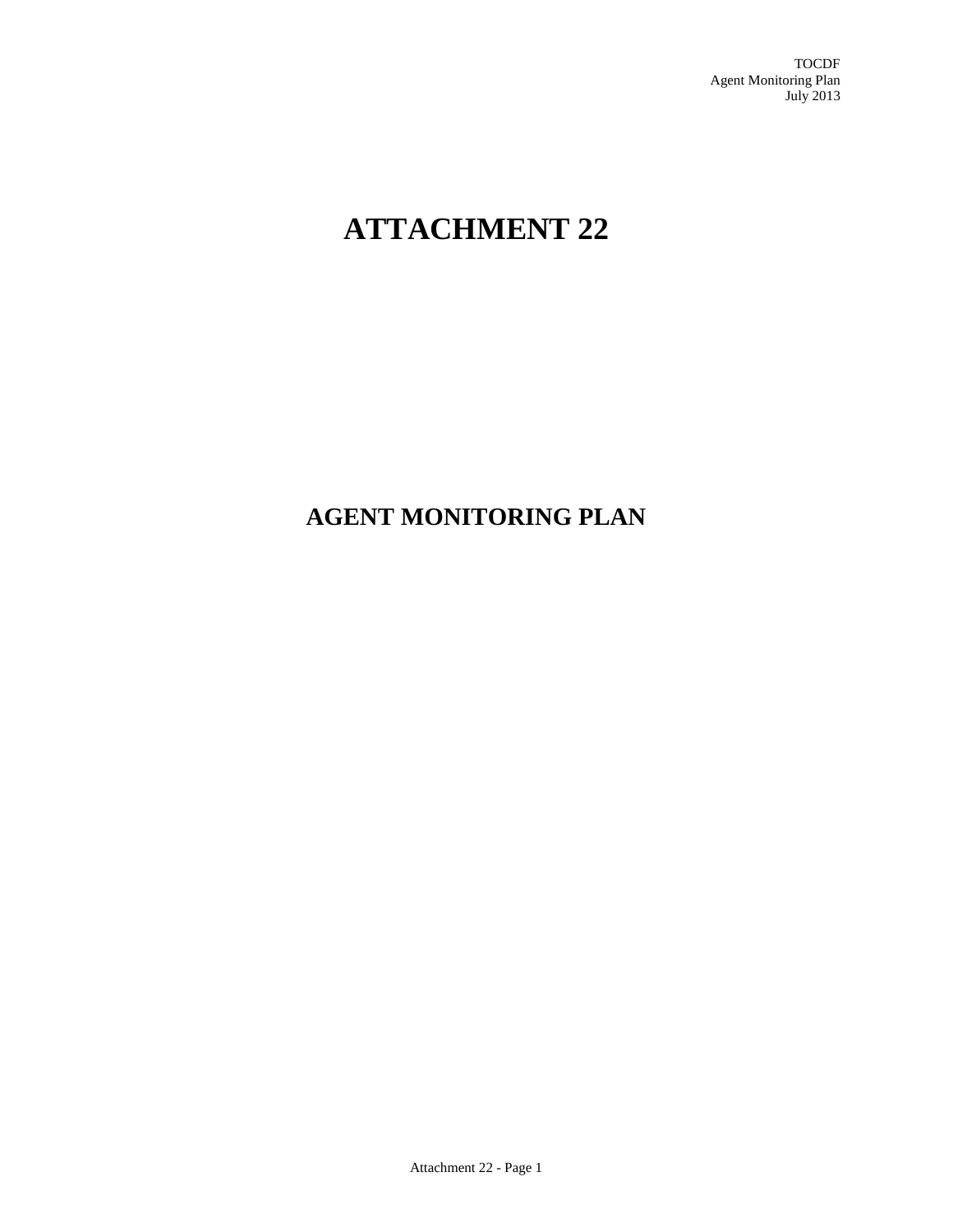### **AGENT MONITORING PLAN**

#### **22.1 POLICY/GOALS OF MONITORING OPERATIONS**

#### 22.1.1 **Purpose**

- 22.1.1.1 This revision to the TOCDF Agent Monitoring Plan corresponds with the current operational status of the TOCDF. The plan is abridged since liquid (i.e., neat) chemical agent is no longer managed in the TOCDF Munition Demilitarization Building (MDB) and the processing of secondary wastes in Area 10 is complete.
- 22.1.1.2 The TOCDF processing of the Tooele Army Depot South (TEAD-S) stockpile of chemical-agent-filled bulk containers and munitions is complete. The Liquid Incinerators (LIC1 and LIC2) and the Deactivation Furnace System (DFS) have been shut down pending decommissioning and demolition. The processing of agent-contaminated secondary wastes in the Metal Parts Furnace (MPF) is limited to those wastes that can be managed in sealed containers from the time the wastes are received in the MDB until they are fed into the Primary Combustion Chamber (PCC) of the MPF; the heat in the PCC destroys the containers the wastes are fed in. The potential to expose workers to chemical agents is therefore greatly reduced.
- 22.1.1.3 The purpose of agent monitoring associated with incinerator exhaust ducts, the MPF Discharge Air Lock (DAL), the Common Stack, and the MDB Heating, Ventilation, and Air Conditioning (HVAC) System exhaust stack is to prevent and minimize the release of chemical agent to the environment. The agent monitoring associated with the carbon filter system located in Area 10 is for the same purpose.
- 22.1.1.4 The initial purpose of the agent monitoring within the MDB and Area 10 locations where chemical agents and/or secondary wastes were managed was to limit/prevent and document exposure of personnel and physical areas to chemical warfare agents and protect the environment from the introduction of agents. Monitors located in areas where equipment used to manage liquid chemical agents were also used at one time to identify equipment leaks as required by Title 40 of the Code of Federal Regulations (CFR), Part 264, Subpart BB. The data collected from these monitors over the operational life of the TOCDF are now used to determine what areas require an Unventilated Monitoring Test (UMT) evaluation prior to the structures being demolished.

#### **22.2.2 TOCDF Station Numbering and Locations**

- 22.2.2.1 This Monitoring Plan includes a table for each monitoring location (Tables 22-1 through 22-6) that lists the station number(s), required number and type of monitoring systems, and the management requirements specific to the monitoring location. These tables are located at the end of this plan.
- 22.2.2.2. The monitoring locations referenced in this plan are those that have specific permit conditions applicable to them in Modules 1, VIII, and X of the permit.

#### **22.3 OBJECTIVES OF THE MONITORING PLAN**

- 22.3.1 This Monitoring Plan provides identification of monitoring devices and sampling locations for those monitors with associated conditions of operation imposed on them by conditions found in the RCRA Permit modules.
- 22.3.2 The objectives of the agent monitoring at the TOCDF are described in the TOCDF Monitoring Concept Plan (see Attachment A of the Laboratory Quality Control Plan).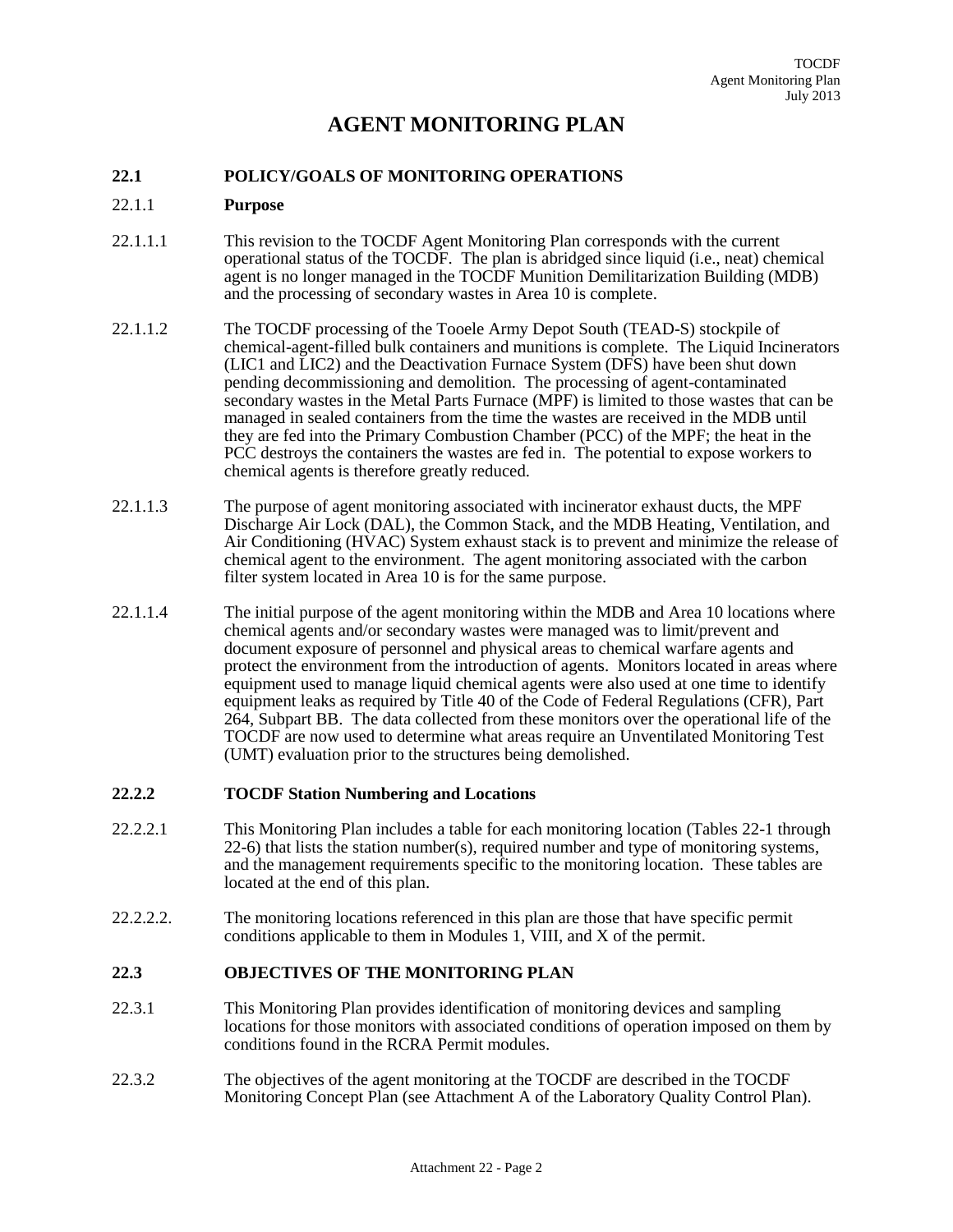22.3.2 The objective of this Monitoring Plan is to present compliance-related information that is applicable to each monitoring location in a concise format to allow for what is required for compliant operations to be readily determined by both the Permittee and the regulating agency.

#### **22.4 SAMPLING PARAMETERS**

- 22.4.1 The operational control limits for sampling parameters such as sample flow rate and duration of sample time are under configuration control and documented in precision and accuracy (P&A) studies before "Base Line" monitoring is performed and can only be changed by the Monitoring Manager following approved procedures.
- 22.4.2. The TOCDF shall provide the DSHW with the results of P&A studies that are conducted to change the configuration or sampling parameters of operational monitoring systems identified in this monitoring plan.

#### **22.5 QUALITY CONTROL**

22.5.1 The quality control parameters and limits are described in the Laboratory Quality Control Plan (LQCP) and the Laboratory Operating Procedures (LOPs) applicable to the monitoring systems. The referenced documents are incorporated into and identified in Attachment 3 of the TOCDF RCRA Permit.

#### **22.6. AIRBORNE EXPOSURE LIMITS (AEL)**

22.6.1. The agent monitoring levels that are specified in the tables appearing in this plan are shown below.

|                                                          | <b>G</b> -agents<br>$(mg/m^3)$ | VX<br>$(mg/m^3)$ | H-agents<br>(mg/m <sup>3</sup> ) | Lewisite<br>$(mg/m^3)$ |
|----------------------------------------------------------|--------------------------------|------------------|----------------------------------|------------------------|
| <b>Source Emission</b><br>Limit (SEL)                    | 0.0003                         | 0.0003           | 0.03                             | 0.03                   |
| <b>Vapor Screening</b><br>Limit (VSL)                    | 0.0001                         | 0.00001          | 0.003                            | 0.003                  |
| Worker<br><b>Population</b><br>Limit (WPL)<br>(12 hours) | 0.00002                        | 0.0000006        | 0.00027                          | 0.003                  |

#### **22.7. Suspension and Discontinuation of Monitoring**

- 22.7.1 Monitoring at the MPF duct and Common Stack may be suspended if the conditions appearing in the applicable tables are met (see Section a). These are the only monitoring locations identified in this plan where monitoring may be temporarily suspended.
- 22.7.2. Monitoring at each location identified in this plan may be discontinued when the conditions appearing at the bottom of the associated table are met. Note the DSHW must be notified before monitoring for a specific agent or at a location is discontinued.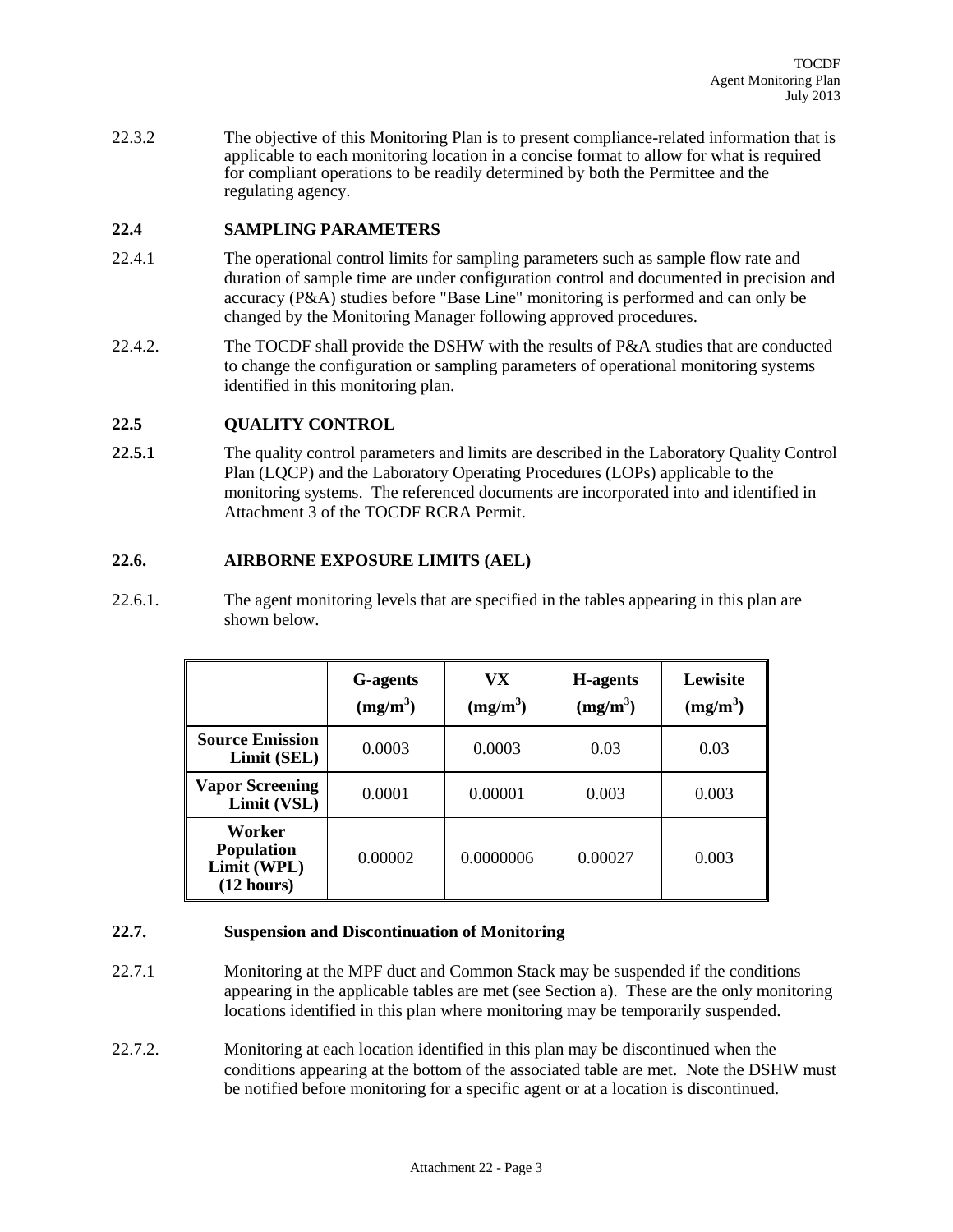| <b>Table 22-1</b>                                                                                                                                                                                                                                                                                                                                                                                                                                                               |                                                                                                     |  |
|---------------------------------------------------------------------------------------------------------------------------------------------------------------------------------------------------------------------------------------------------------------------------------------------------------------------------------------------------------------------------------------------------------------------------------------------------------------------------------|-----------------------------------------------------------------------------------------------------|--|
| <b>Common Stack Agent Monitoring</b>                                                                                                                                                                                                                                                                                                                                                                                                                                            |                                                                                                     |  |
| Monitoring Configuration                                                                                                                                                                                                                                                                                                                                                                                                                                                        | 2 NRT Monitor and 1 Standby Monitor for each agent type contaminating<br>the wastes being processed |  |
|                                                                                                                                                                                                                                                                                                                                                                                                                                                                                 | 1 Confirmation DAAMS for each agent type contaminating the wastes<br>being processed                |  |
| <b>NRT Monitoring Requirements</b>                                                                                                                                                                                                                                                                                                                                                                                                                                              |                                                                                                     |  |
| <b>Station Number:</b>                                                                                                                                                                                                                                                                                                                                                                                                                                                          | PAS 701AG, PAS 701BG, PAS 701CG (GB)                                                                |  |
|                                                                                                                                                                                                                                                                                                                                                                                                                                                                                 | PAS 706AV, PAS 706BV, PAS 706CV (VX)                                                                |  |
|                                                                                                                                                                                                                                                                                                                                                                                                                                                                                 | PAS 707AH, PAS 707BH, PAS 707CH (HD)                                                                |  |
| Alarm Level:                                                                                                                                                                                                                                                                                                                                                                                                                                                                    | 0.2 SEL for all agents                                                                              |  |
| Challenge Frequency:                                                                                                                                                                                                                                                                                                                                                                                                                                                            | 4 hr $\pm$ 30 minutes                                                                               |  |
| <b>Support Equipment</b>                                                                                                                                                                                                                                                                                                                                                                                                                                                        |                                                                                                     |  |
| Air Dilution Controller                                                                                                                                                                                                                                                                                                                                                                                                                                                         |                                                                                                     |  |
| V/G Pad (VX Sampling Systems Only)                                                                                                                                                                                                                                                                                                                                                                                                                                              |                                                                                                     |  |
| Change out Frequency:                                                                                                                                                                                                                                                                                                                                                                                                                                                           | 4 hr $\pm$ 30 minutes                                                                               |  |
| <b>DAAMS</b> Requirements                                                                                                                                                                                                                                                                                                                                                                                                                                                       | <b>Continuous Monitoring</b>                                                                        |  |
| <b>Station Number:</b>                                                                                                                                                                                                                                                                                                                                                                                                                                                          | 701DG, 701EG                                                                                        |  |
|                                                                                                                                                                                                                                                                                                                                                                                                                                                                                 | 707DH, 707EH                                                                                        |  |
|                                                                                                                                                                                                                                                                                                                                                                                                                                                                                 | 706DV, 706EV                                                                                        |  |
| Maximum Aspiration Time:                                                                                                                                                                                                                                                                                                                                                                                                                                                        | $4 \text{ hr} \pm 30 \text{ minutes}$                                                               |  |
| <b>Support Equipment</b>                                                                                                                                                                                                                                                                                                                                                                                                                                                        |                                                                                                     |  |
| Air Dilution Controller                                                                                                                                                                                                                                                                                                                                                                                                                                                         |                                                                                                     |  |
| NOx Filter (Required for HD sampling systems only)                                                                                                                                                                                                                                                                                                                                                                                                                              |                                                                                                     |  |
| Change out Frequency:                                                                                                                                                                                                                                                                                                                                                                                                                                                           | $24 \pm 4$ hrs                                                                                      |  |
| V/G Pad (Required for VX sampling systems only)                                                                                                                                                                                                                                                                                                                                                                                                                                 |                                                                                                     |  |
| Change out Frequency:<br>$4 \text{ hr} \pm 30 \text{ minutes}$                                                                                                                                                                                                                                                                                                                                                                                                                  |                                                                                                     |  |
| <b>Requirement Specific to Monitoring Location</b>                                                                                                                                                                                                                                                                                                                                                                                                                              |                                                                                                     |  |
| a. Staggered Monitoring<br>Three NRT monitors are assigned to each agent being processed with two of the monitor for each<br>agent being on-line constantly. Their operating cycles are staggered to allow one unit to be in the<br>analysis mode while the other is sampling. An AWFCO is initiated and DAAMS analysis is required<br>for the period the ACAMS was not staggered sampling the common Stack.<br>b. Suspension of Monitoring When Exhaust Gas Flow is Maintained |                                                                                                     |  |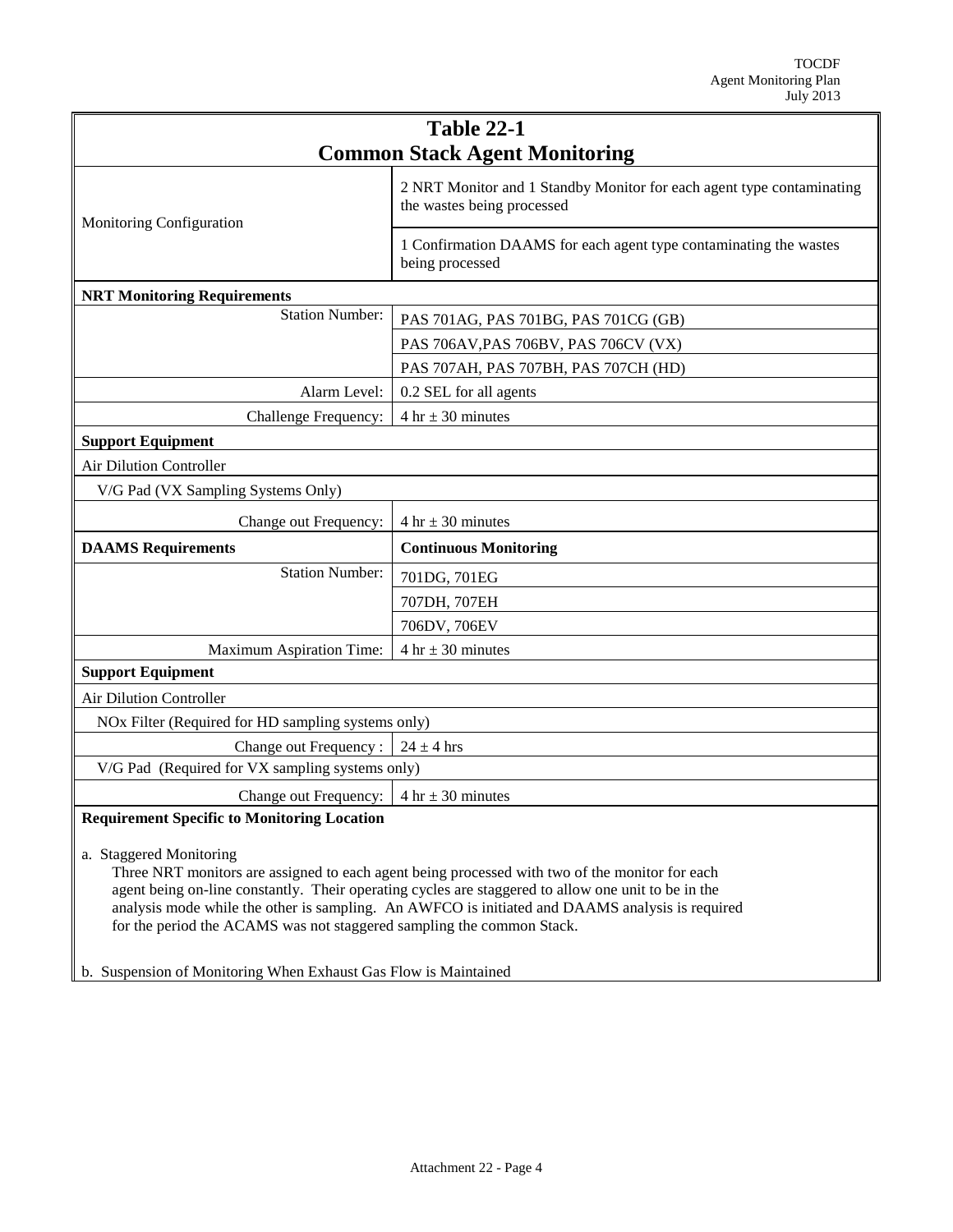## **Table 22-1 Common Stack Agent Monitoring**

Agent Monitoring may be suspended if:

1. There have been no confirmed agent alarms 24 hours prior to the intended time of monitoring suspension.

2. The primary and secondary combustion chambers are maintained at operating temperature for a minimum of one hour after the waste feed residence time has expired.

3. If waste is present in the MPF Charge or Discharge Air Lock, procedures approved by the CMA Project Manager or designee are implemented to isolated the contaminated wastes from the MPF combustion chambers.

c. Termination of Monitoring

1. Monitoring for specific agents may be terminated when there have been no confirmed agent alarms for 48 hours after management of waste contaminated with the specific agent is completed.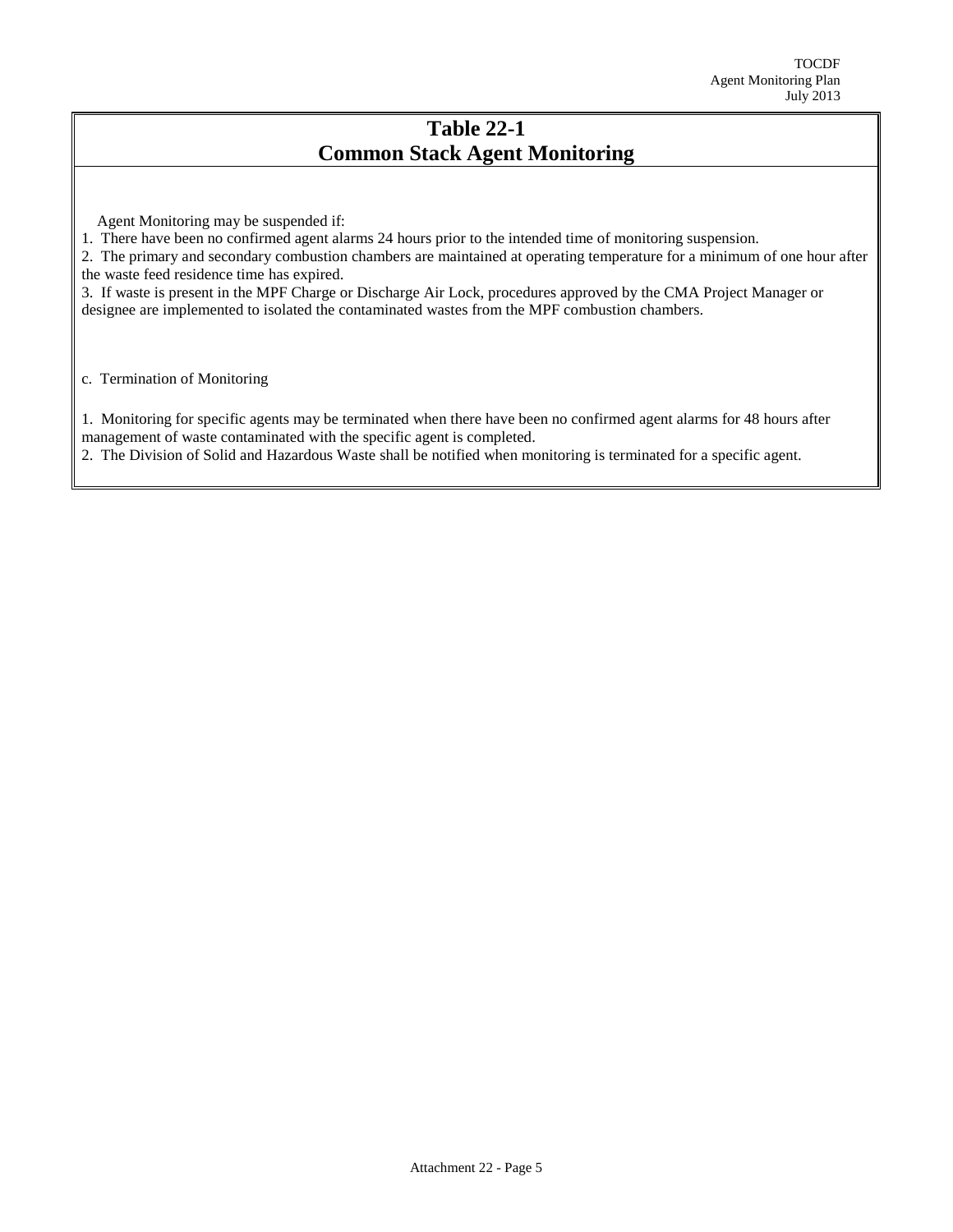| <b>Table 22-2</b>                                               |                                                                                                            |  |
|-----------------------------------------------------------------|------------------------------------------------------------------------------------------------------------|--|
| <b>MPF Duct Agent Monitoring</b>                                |                                                                                                            |  |
| Monitoring Configuration                                        | 1 NRT Monitor and 1 Stand-by Monitor for each agent type<br>contaminating the wastes being processed       |  |
|                                                                 | 1 Confirmation DAAMS for each agent type contaminating the<br>wastes being processed; one backup (Title V) |  |
| <b>NRT Monitoring Requirements</b>                              |                                                                                                            |  |
| <b>Station Number:</b>                                          | PAS 703AG, PAS 703BG (GB)                                                                                  |  |
|                                                                 | PAS 703AV, PAS 703BV (VX)                                                                                  |  |
|                                                                 | PAS 703AH, PAS 703BH (HD)                                                                                  |  |
| Alarm Level:                                                    | 0.2 SEL for Agents GB and HD<br>0.5 SEL for Agent VX                                                       |  |
| Challenge Frequency:                                            | Once daily for Agent GB and HD<br>$4 \text{ hr} \pm 30 \text{ min.}$ for Agent VX                          |  |
| <b>Support Equipment</b>                                        |                                                                                                            |  |
| Air Dilution Controller                                         |                                                                                                            |  |
| NO <sub>x</sub> Filter: Not Required                            |                                                                                                            |  |
| V/G Pad (VX Sampling Systems Only)                              |                                                                                                            |  |
| Change out Frequency:                                           | $4 hr \pm 30 min$ .                                                                                        |  |
| <b>DAAMS</b> Requirements                                       |                                                                                                            |  |
| <b>Station Number:</b>                                          | 703AG, 703BG (GB)                                                                                          |  |
|                                                                 | 703AV, 703BV (VX)                                                                                          |  |
|                                                                 | 703AH, 703BH (HD)                                                                                          |  |
| Maximum Aspiration Time:                                        | 4 hr $\pm$ 30 min. for all agents                                                                          |  |
| <b>Support Equipment</b>                                        |                                                                                                            |  |
| <b>Air Dilution Controller</b>                                  |                                                                                                            |  |
| NOx Filter (Required for HD Sampling Systems Only)              |                                                                                                            |  |
| Change out Frequency:                                           | $24 \pm 4$ hrs                                                                                             |  |
| V/G Pad (Required for VX Sampling Systems Only)                 |                                                                                                            |  |
| Change out Frequency:                                           | $4 hr \pm 30 min$ .                                                                                        |  |
| <b>Requirement Specific to Monitoring Location</b>              |                                                                                                            |  |
| a. Suspension of Monitoring When Exhaust Gas Flow is Maintained |                                                                                                            |  |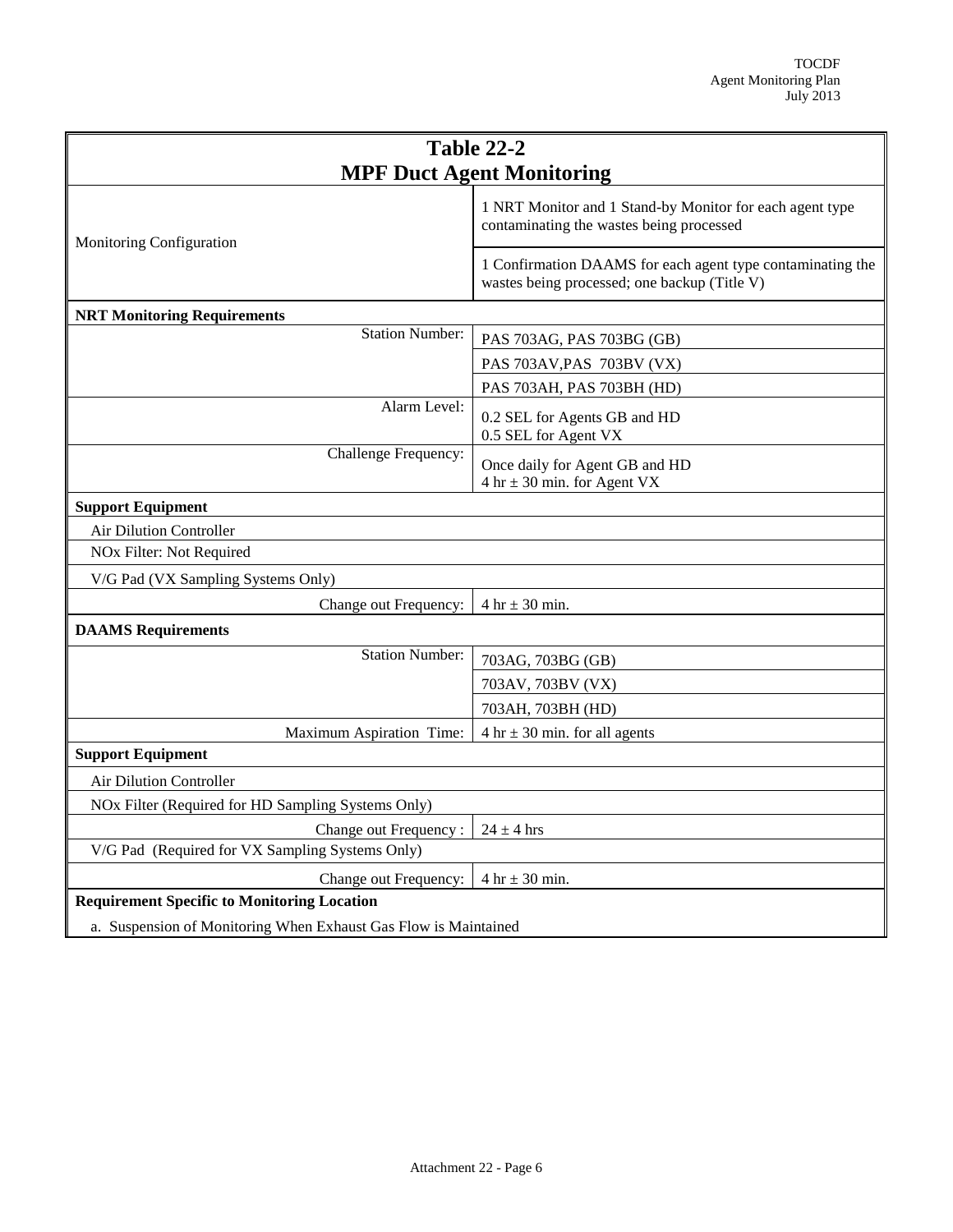## **Table 22-2 MPF Duct Agent Monitoring**

Agent Monitoring may be suspended if:

1. There have been no confirmed agent alarms 24 hours prior to the intended time of monitoring suspension.

2. The primary and secondary combustion chambers are maintained at operating temperature for a minimum of one hour after the waste feed residence time has expired.

3. If waste is present in the MPF Charge or Discharge Air Lock, procedures are implemented to isolate the contaminated wastes from the MPF combustion chambers.

b. Termination of Monitoring

1. Monitoring for specific agents may be terminated when there have been no confirmed agent alarms for 48 hours after management of waste contaminated with the specific agent is completed.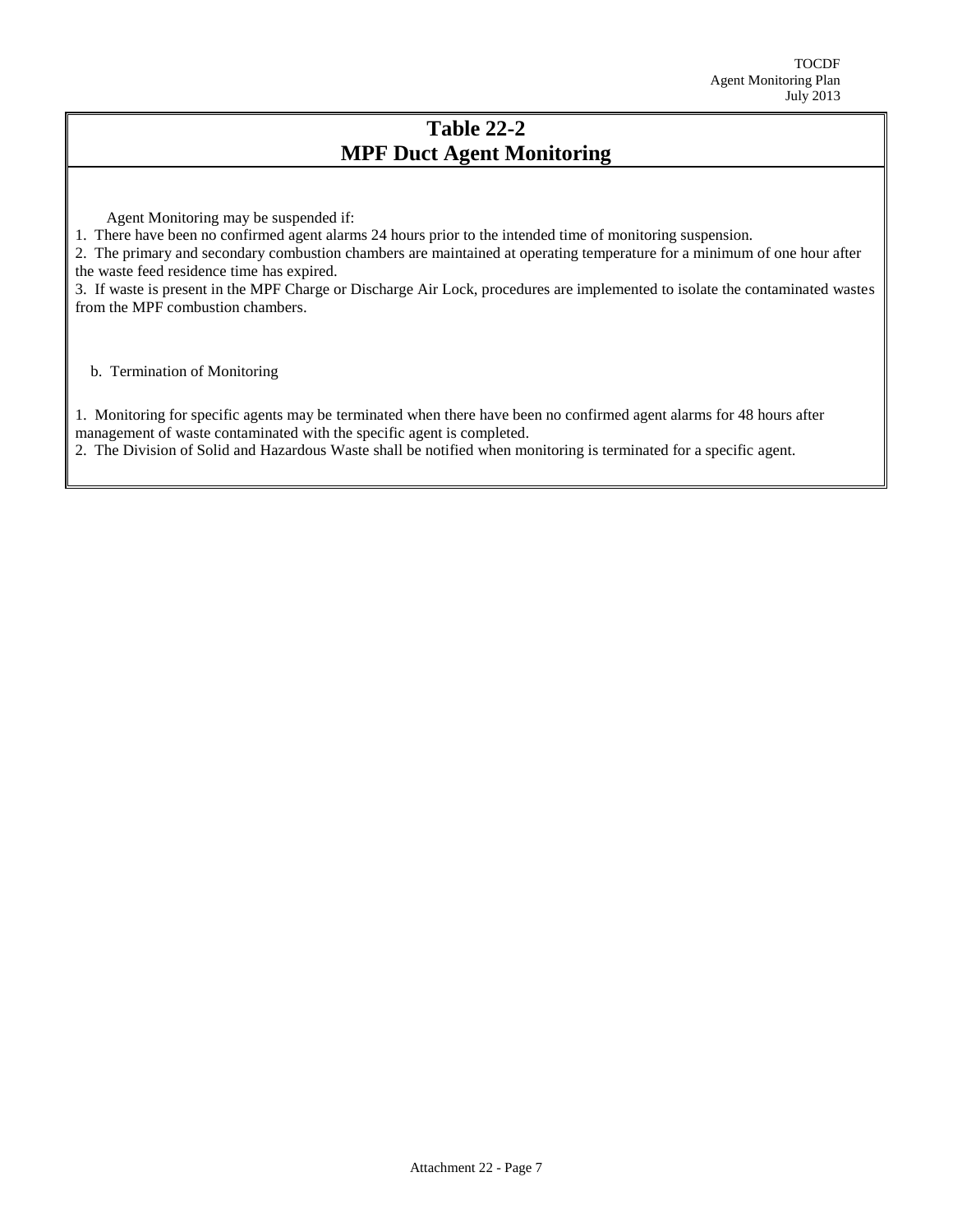| <b>Table 22-3</b><br><b>MDB HVAC Stack Agent Monitoring</b> |                                                                                                                                                                                  |  |
|-------------------------------------------------------------|----------------------------------------------------------------------------------------------------------------------------------------------------------------------------------|--|
|                                                             | 1 NRT Monitor for most recent agent campaign (HD); 1 backup (Title<br>V)                                                                                                         |  |
| Monitoring Configuration                                    | 1 Confirmation/Historic DAAMS for most recent agent campaign (HD);<br>1 backup (Title V)<br>1 Historic DAAMS for each previous agent campaign (VX and GB); 1<br>backup (Title V) |  |
| <b>NRT Monitoring Requirements</b>                          |                                                                                                                                                                                  |  |
| <b>Station Number:</b>                                      | FIL 601CH, FIL 601DH (HD)                                                                                                                                                        |  |
| Monitoring Level:                                           | VSL for Agent HD                                                                                                                                                                 |  |
| Alarm Level:                                                | 0.5 VSL for Agent HD                                                                                                                                                             |  |
| Challenge Frequency:                                        | Daily                                                                                                                                                                            |  |
| <b>Support Equipment</b>                                    |                                                                                                                                                                                  |  |
| NOx Filter: Not Required                                    |                                                                                                                                                                                  |  |
| V/G Pad (VX Sampling Systems Only)                          |                                                                                                                                                                                  |  |
| Change out Frequency:                                       | Daily                                                                                                                                                                            |  |
| <b>DAAMS</b> Requirements                                   |                                                                                                                                                                                  |  |
| <b>Station Number:</b>                                      | FIL 601EG, FIL 601FG (GB)                                                                                                                                                        |  |
|                                                             | FIL 601AV, FIL 601BV (VX)                                                                                                                                                        |  |
|                                                             | FIL 601CH, FIL 601DH (HD)                                                                                                                                                        |  |
| <b>Reporting Limit</b>                                      | 0.5 VSL for each agent                                                                                                                                                           |  |
| Maximum Aspiration Time:                                    | 12 hours for all agents                                                                                                                                                          |  |
| <b>Support Equipment</b>                                    |                                                                                                                                                                                  |  |
| NOx Filter (Required for HD Sampling Systems Only)          |                                                                                                                                                                                  |  |
| Change out Frequency:                                       | $\leq$ 14 days                                                                                                                                                                   |  |
| V/G Pad (Required for VX Sampling Systems Only)             |                                                                                                                                                                                  |  |
| Change out Frequency:                                       | Daily                                                                                                                                                                            |  |
| <b>Requirement Specific to Monitoring Location</b>          |                                                                                                                                                                                  |  |

a. Filter stack DAAMS samples shall be collected and analyzed every 12 hours.

b. Termination of Monitoring

1. Monitoring may be terminated when the final HVAC Filter Unit has been successful closed in accordance with the Decommissioning Work Package.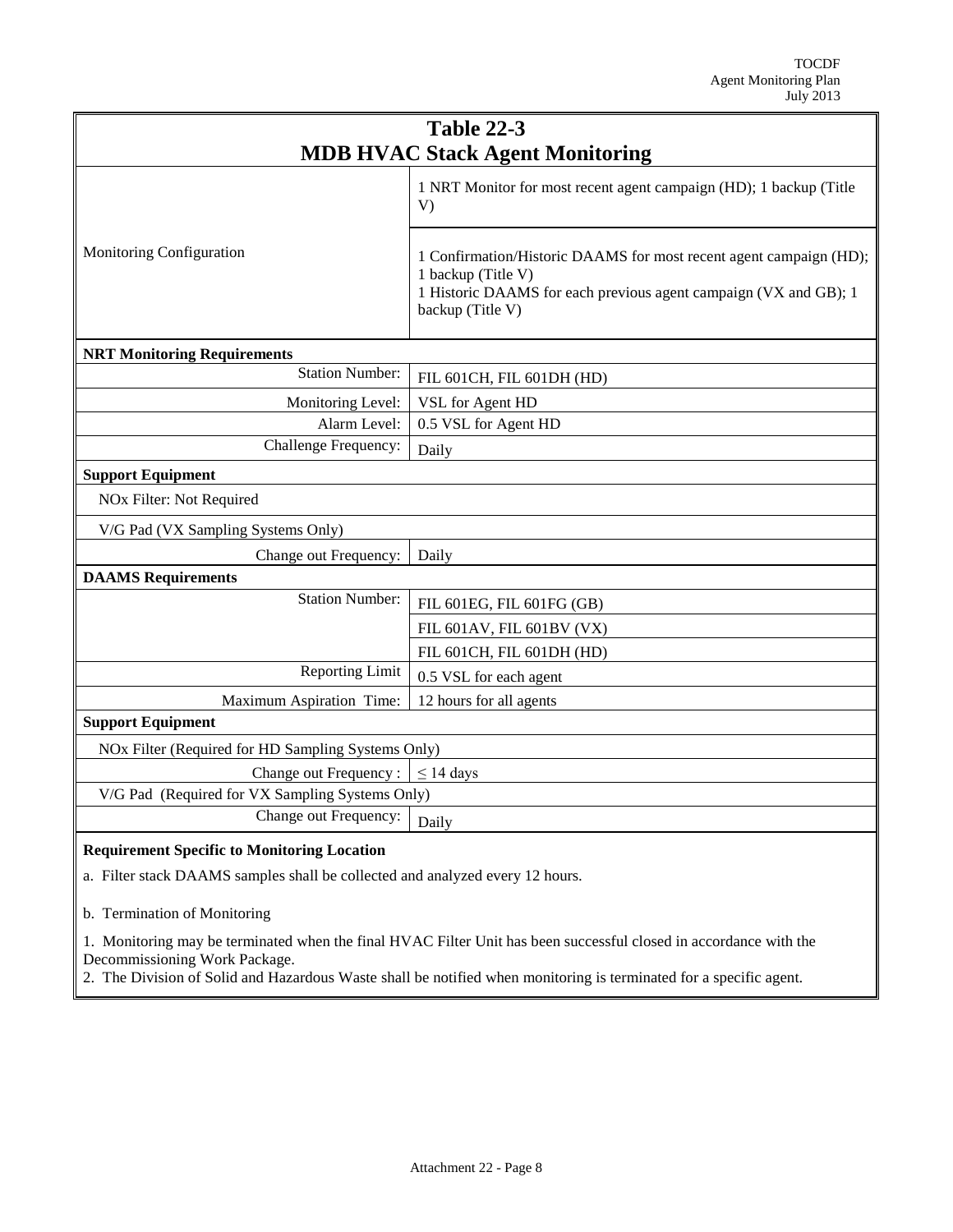| <b>Table 22-4</b>                                  |                                                                                       |  |
|----------------------------------------------------|---------------------------------------------------------------------------------------|--|
| <b>MPF DAL Agent Monitoring</b>                    |                                                                                       |  |
|                                                    | 1 NRT Monitor for each agent type contaminating the waste being<br>processed          |  |
| Monitoring Configuration                           | 1 Confirmation DAAMS for each agent type contaminating the<br>waste being processed   |  |
| <b>NRT Monitoring Requirements</b>                 |                                                                                       |  |
| <b>Station Number:</b>                             | AL 468G (GB)                                                                          |  |
|                                                    | AL 468V (VX)                                                                          |  |
|                                                    | AL 468H (HD)                                                                          |  |
| Alarm Level:                                       | 0.5 VSL for each agent being processed                                                |  |
| Challenge Frequency:                               | Daily                                                                                 |  |
| <b>Support Equipment</b>                           |                                                                                       |  |
| NO <sub>x</sub> Filter: Not Required               |                                                                                       |  |
| V/G Pad (VX Sampling Systems Only)                 |                                                                                       |  |
| Change out Frequency:                              | prior to each waste tray monitored in the DAL                                         |  |
| <b>DAAMS</b> Requirements                          |                                                                                       |  |
| <b>Station Number:</b>                             | AL 468G (GB)                                                                          |  |
|                                                    | AL 468V (VX)                                                                          |  |
|                                                    | AL 468H (HD)                                                                          |  |
| <b>Reporting Limit</b>                             | 0.5 VSL for each agent                                                                |  |
| Maximum Aspiration Time:                           | 12 hours                                                                              |  |
| <b>Support Equipment</b>                           |                                                                                       |  |
| NOx Filter (Required for HD Sampling Systems Only) |                                                                                       |  |
| Change out Frequency:                              | $\leq$ 14 days                                                                        |  |
| V/G Pad (Required for VX Sampling Systems Only)    |                                                                                       |  |
| Change out Frequency:                              | prior to each waste tray monitored in the DAL that contained VX<br>contaminated waste |  |
| <b>Requirement Specific to Monitoring Location</b> |                                                                                       |  |

a. NRT Alarm Response:

MPF DAL alarms require the waste tray being monitored to be returned to Zone 3 of the Primary Combustion Chamber for a minimum of 15 minutes.

b. Suspension of Monitoring:

1. Monitoring may be suspended for agent types that are not present in the wastes being treated.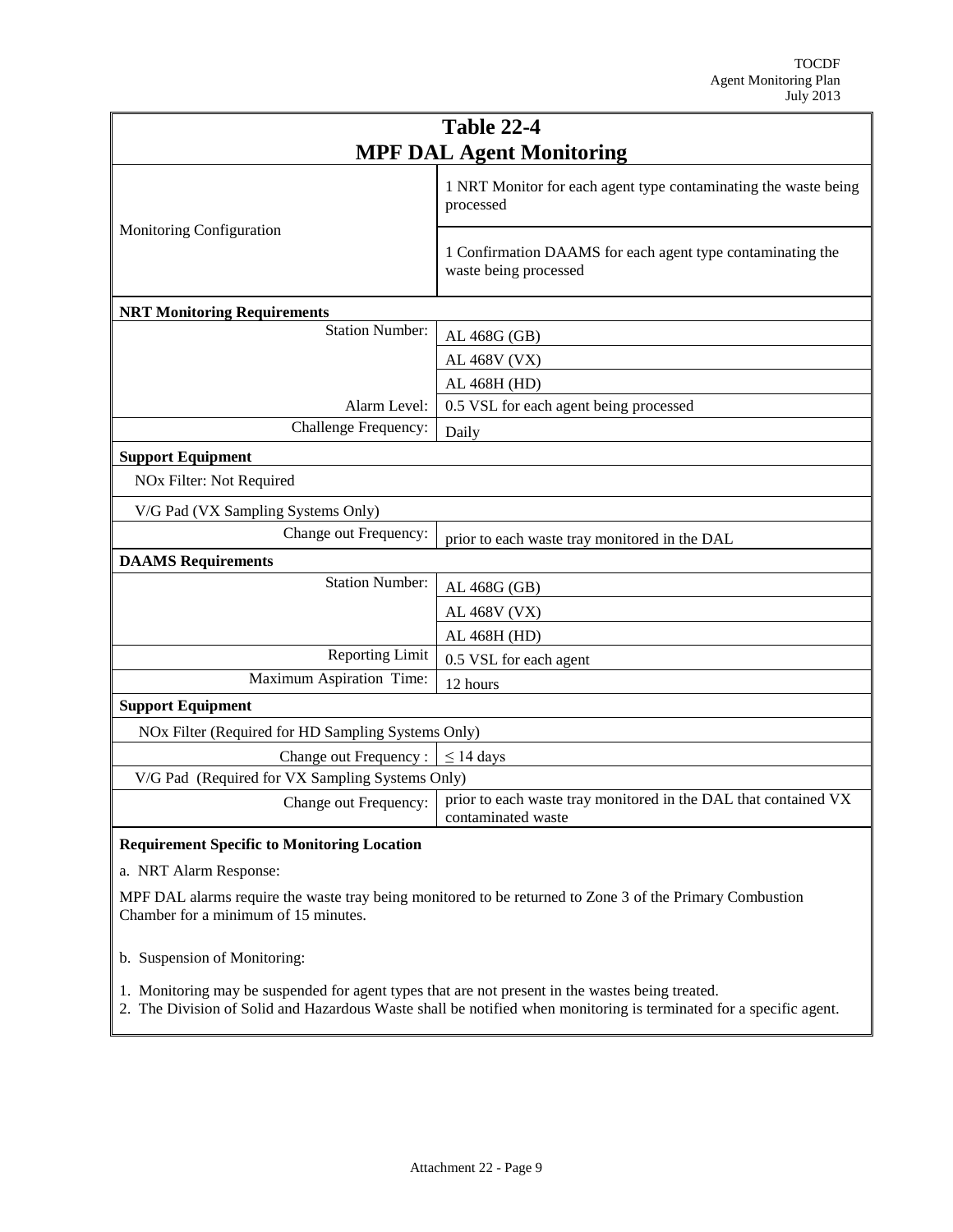| <b>Table 22-5</b>                                          |                                                                                                                                                                                                                              |  |
|------------------------------------------------------------|------------------------------------------------------------------------------------------------------------------------------------------------------------------------------------------------------------------------------|--|
| Area 10 HVAC Filters Support Igloo 1631and 1632 Operations |                                                                                                                                                                                                                              |  |
|                                                            | 1 NRT Monitor and standby monitor for each agent type<br>contaminating the waste being processed at exhaust stack.<br>1 NRT Monitor for each agent type contaminating the waste being<br>processed at Mid-Bed locations.     |  |
| Monitoring Configuration                                   | 1 Confirmation DAAMS for each agent type contaminating the waste<br>being processed on exhaust stack.<br>1 Confirmation /Historic DAAMS for each agent type contaminating<br>the waste being processed at Mid-Bed locations. |  |
| <b>NRT Monitoring Requirements</b>                         |                                                                                                                                                                                                                              |  |
| <b>Station Number (Common Stack):</b>                      | TEN 093AG, TEN 093BG (GB)                                                                                                                                                                                                    |  |
|                                                            | TEN 092AV, TEN 092BV (VX)                                                                                                                                                                                                    |  |
|                                                            | TEN 011AH, TEN 011BH (HD)                                                                                                                                                                                                    |  |
| Station Number (Filter 101 Mid-Bed):                       | <b>TEN 094G (GB)</b>                                                                                                                                                                                                         |  |
|                                                            | <b>TEN 094V (VX)</b>                                                                                                                                                                                                         |  |
|                                                            | <b>TEN 094H (HD)</b>                                                                                                                                                                                                         |  |
| Station Number (Filter 102 Mid-Bed):                       | <b>TEN 094GS (GB)</b>                                                                                                                                                                                                        |  |
|                                                            | <b>TEN 094VS (VX)</b>                                                                                                                                                                                                        |  |
|                                                            | TEN 094HS (HD)                                                                                                                                                                                                               |  |
| Alarm Level:                                               | 0.5 VSL for each agent being processed                                                                                                                                                                                       |  |
| Challenge Frequency:                                       | Daily                                                                                                                                                                                                                        |  |
| <b>Support Equipment</b>                                   |                                                                                                                                                                                                                              |  |
| NO <sub>x</sub> Filter: Not Required                       |                                                                                                                                                                                                                              |  |
| V/G Pad (VX Sampling Systems Only)                         |                                                                                                                                                                                                                              |  |
| Change out Frequency:                                      | 28 days for $< 1.0$ VSL<br>7 days for $> 1.0$ VSL                                                                                                                                                                            |  |
| <b>DAAMS</b> Requirements                                  |                                                                                                                                                                                                                              |  |
| <b>Station Number (Common Stack):</b>                      | TEN 093AG, TEN 093BG (GB)                                                                                                                                                                                                    |  |
|                                                            | TEN 092AV, TEN 092BV (VX)                                                                                                                                                                                                    |  |
|                                                            | TEN 011AH, TEN 011BH (HD)                                                                                                                                                                                                    |  |
| Station Number (Filter 101 Mid-Bed):                       | <b>TEN 094G (GB)</b>                                                                                                                                                                                                         |  |
|                                                            | <b>TEN 094V (VX)</b>                                                                                                                                                                                                         |  |
|                                                            | <b>TEN 094H (HD)</b>                                                                                                                                                                                                         |  |
| Station Number (Filter 102 Mid-Bed):                       | <b>TEN 094GS (GB)</b>                                                                                                                                                                                                        |  |
|                                                            | <b>TEN 094VS (VX)</b>                                                                                                                                                                                                        |  |
|                                                            | TEN 094HS (HD)                                                                                                                                                                                                               |  |
| <b>Reporting Limit</b>                                     | 0.5 VSL for each agent                                                                                                                                                                                                       |  |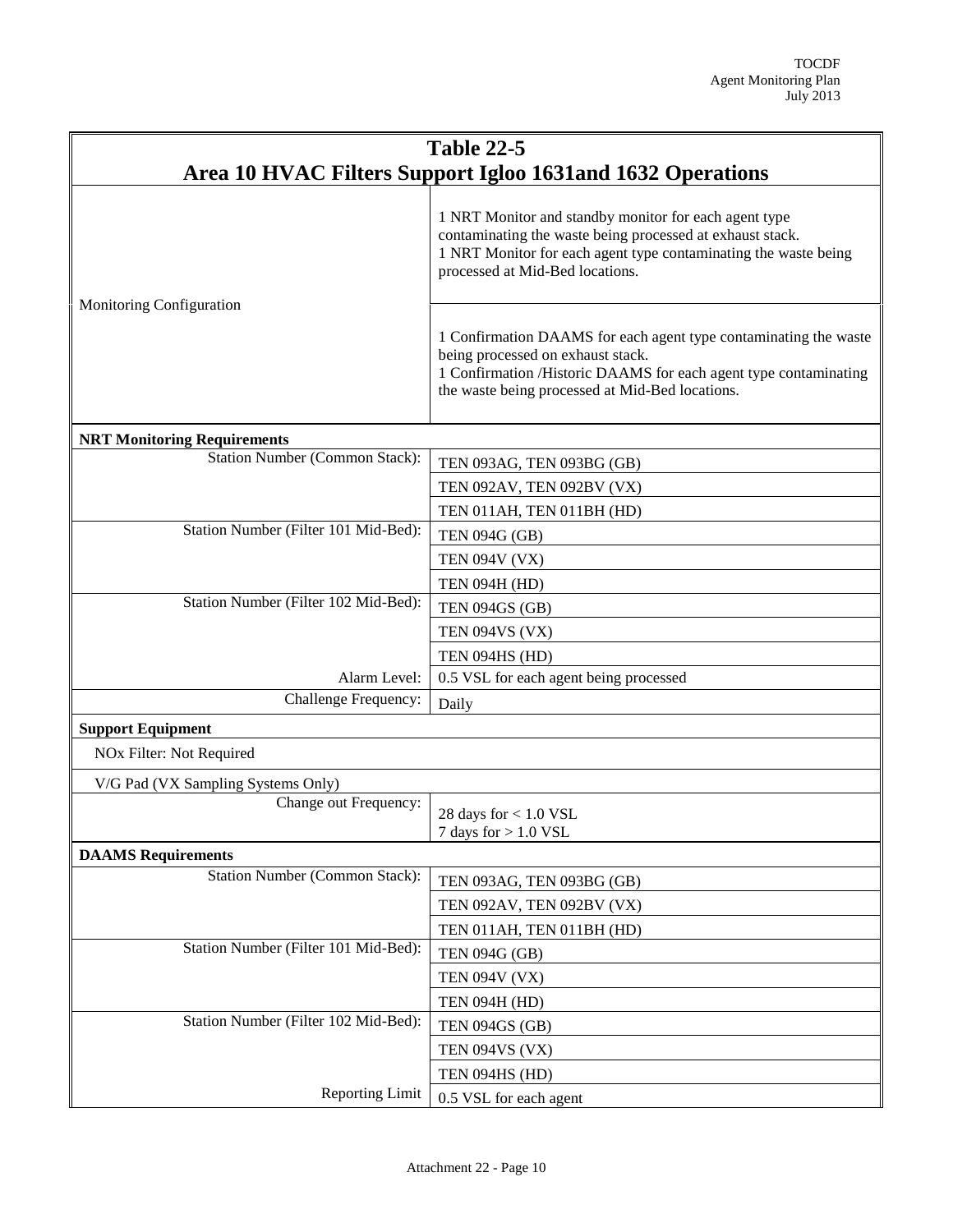## **Table 22-5 Area 10 HVAC Filters Support Igloo 1631and 1632 Operations**

Maximum Aspiration Time: 12-hours for each agent

| <b>Support Equipment</b><br>NOx Filter (Required for HD Sampling Systems Only)<br>Change out Frequency : $\leq 14$ days<br>V/G Pad (Required for VX Sampling Systems Only)<br>Mid-beds - 28 days for $< 1.0$ VSL; 7 days for $> 1.0$ VSL Stack -<br>Change out Frequency:<br>Daily | $12$ hours for each agent |
|------------------------------------------------------------------------------------------------------------------------------------------------------------------------------------------------------------------------------------------------------------------------------------|---------------------------|
|                                                                                                                                                                                                                                                                                    |                           |
|                                                                                                                                                                                                                                                                                    |                           |
|                                                                                                                                                                                                                                                                                    |                           |
|                                                                                                                                                                                                                                                                                    |                           |
|                                                                                                                                                                                                                                                                                    |                           |
|                                                                                                                                                                                                                                                                                    |                           |

#### **a. Requirement Specific to Monitoring Location**

1. Agent monitoring is required for past agent campaigns in the stack and mid-beds for the Area 10 Igloo Carbon Adsorption Filtration Systems until the carbon filters have been replaced.

2. The online Area 10 Filter midbed locations (i.e., primary filter and backup filter) shall have the DAAMS sampled and analyzed daily.

#### **b. Termination of Monitoring:**

Monitoring may be terminated when both igloos and associated equipment within the igloos have been decontaminated sufficiently to achieve a WPL monitoring level; and 2) the filter system activated carbon banks that have been exposed to chemical agent have been removed from the filter system (see Condition VIII.D.7.5.c).